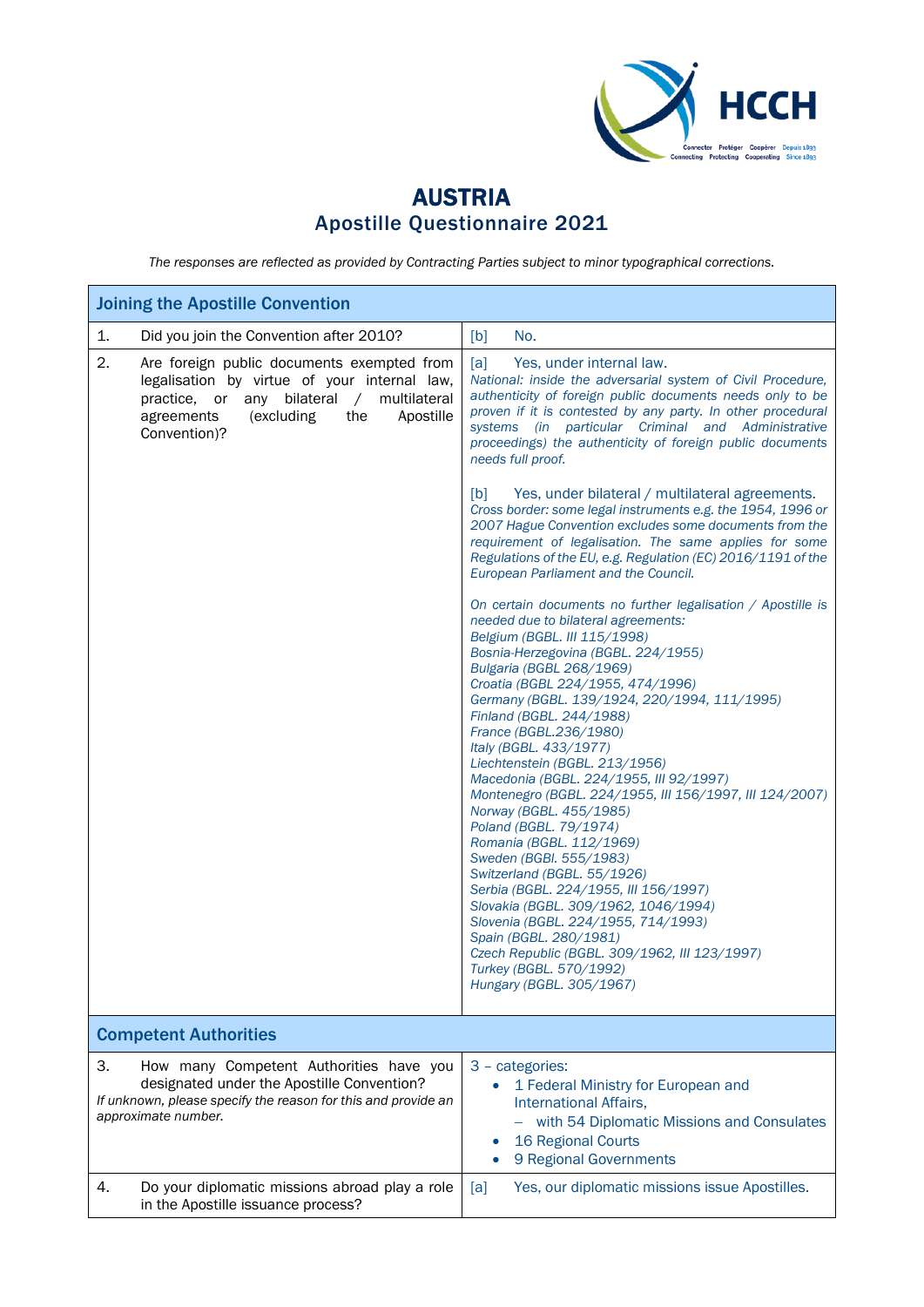|                          | <b>Substantive Scope</b>                                                                                                                                                                                                    |                                                                                                             |              |        |
|--------------------------|-----------------------------------------------------------------------------------------------------------------------------------------------------------------------------------------------------------------------------|-------------------------------------------------------------------------------------------------------------|--------------|--------|
| 5.                       | Is the concept of 'public document' defined in<br>your internal law?                                                                                                                                                        | Yes.<br>[a]<br>§ 292 Zivilprozessordnung<br>§ 47 Allgemeines Verwaltungsverfahrensgesetz 1991               |              |        |
| 6.                       | Have you experienced any difficulties<br>in<br>characterising a 'public document' for the<br>purposes of the Apostille Convention?                                                                                          | No.<br>[b]                                                                                                  |              |        |
| 7.                       | Has the exclusion of 'documents executed by<br>diplomatic or consular agents' (Art. 1(3)(a)) from<br>the scope of the Apostille Convention given rise<br>to any difficulties?                                               | [c]<br>No.                                                                                                  |              |        |
| 8.                       | Do you think this Art. 1(3)(a) exclusion is justified<br>in the context of the modern operation of the<br>Convention?                                                                                                       | No.<br>[b]                                                                                                  |              |        |
| 9.                       | Has the exclusion of 'administrative documents<br>dealing directly with commercial or customs<br>operations' (Art. $1(3)(b)$ ) from the scope of the<br>Apostille<br>Convention given<br>rise<br>to<br>any<br>difficulties? | [c]<br>No.                                                                                                  |              |        |
| 10.                      | Do you think this Art. 1(3)(b) exclusion is justified<br>in the context of the modern operation of the<br>Convention?                                                                                                       |                                                                                                             |              |        |
| 11.                      | Do you issue (outgoing) or accept (incoming)                                                                                                                                                                                |                                                                                                             | <b>Issue</b> | Accept |
|                          | Apostilles for any of the following categories of<br>document?                                                                                                                                                              | Certificates of origin                                                                                      | X            | X      |
|                          |                                                                                                                                                                                                                             | Export licences                                                                                             |              |        |
|                          |                                                                                                                                                                                                                             | Import licences                                                                                             |              |        |
|                          |                                                                                                                                                                                                                             | Health and safety certificates<br>issued by the relevant<br>government authorities or<br>agencies           | X            | X      |
|                          |                                                                                                                                                                                                                             | Certificates of products<br>registration                                                                    | X            | X      |
|                          |                                                                                                                                                                                                                             | Certificates of conformity                                                                                  | X            | X      |
|                          |                                                                                                                                                                                                                             | End user certificates<br>(i.e. documents certifying that the<br>buyer is the end user of acquired<br>goods) |              |        |
|                          |                                                                                                                                                                                                                             | Commercial invoices                                                                                         | X            | X      |
| <b>Apostille Process</b> |                                                                                                                                                                                                                             |                                                                                                             |              |        |
|                          | <b>Certification of Public Documents</b>                                                                                                                                                                                    |                                                                                                             |              |        |
| 12.                      | Do any of your public documents require some<br>other intermediate certification before the<br>issuance of an Apostille?                                                                                                    | [a]<br>Yes, an intermediate certification is required for<br>some categories of public documents.           |              |        |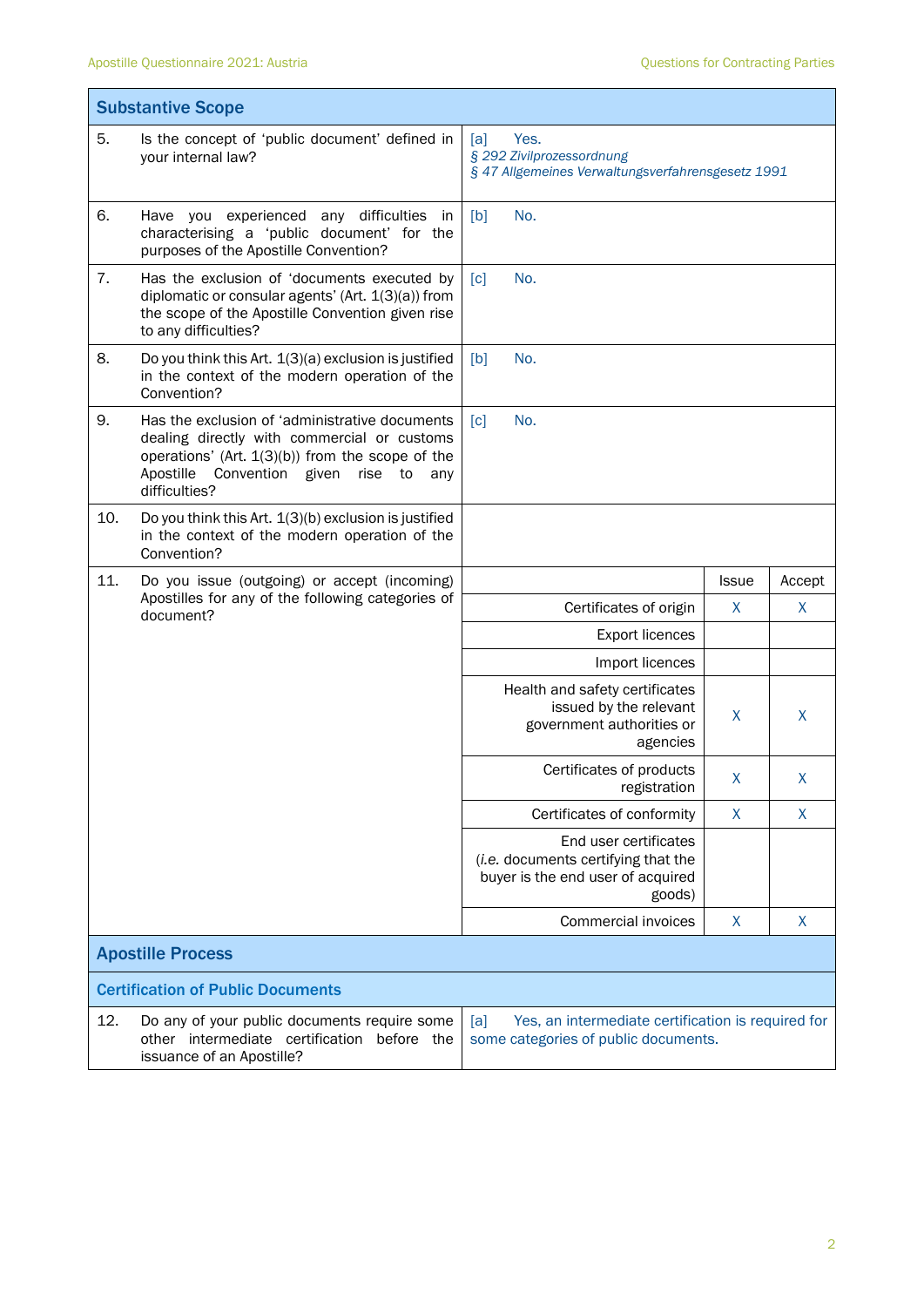|     | For Parties that answered yes to Q12.<br>12.1. What categories of public document require                                                                                                                                                     | Category of public<br>document                                                                                                                                                                       |                                                                                                                   | Why certification is required                                                          |        |
|-----|-----------------------------------------------------------------------------------------------------------------------------------------------------------------------------------------------------------------------------------------------|------------------------------------------------------------------------------------------------------------------------------------------------------------------------------------------------------|-------------------------------------------------------------------------------------------------------------------|----------------------------------------------------------------------------------------|--------|
|     | intermediate certification and why?                                                                                                                                                                                                           | Educational<br>documents - if<br>issued in paper                                                                                                                                                     | <b>National legislation</b>                                                                                       |                                                                                        |        |
|     |                                                                                                                                                                                                                                               | <b>Certificates</b>                                                                                                                                                                                  |                                                                                                                   | National / state legislation                                                           |        |
|     |                                                                                                                                                                                                                                               | Criminal record -<br>if issued in<br>paper                                                                                                                                                           | National / state legislation                                                                                      |                                                                                        |        |
|     | <b>Requesting an Apostille (Outgoing)</b>                                                                                                                                                                                                     |                                                                                                                                                                                                      |                                                                                                                   |                                                                                        |        |
| 13. | How can an Apostille be requested?                                                                                                                                                                                                            | [a]<br>In person.                                                                                                                                                                                    |                                                                                                                   |                                                                                        | X      |
|     |                                                                                                                                                                                                                                               | [b]<br>By post.                                                                                                                                                                                      |                                                                                                                   |                                                                                        | X      |
|     |                                                                                                                                                                                                                                               | [c]<br>By email.                                                                                                                                                                                     |                                                                                                                   |                                                                                        | X      |
|     |                                                                                                                                                                                                                                               | [d]<br>Through a website.                                                                                                                                                                            |                                                                                                                   |                                                                                        |        |
|     |                                                                                                                                                                                                                                               | Other.<br>[e]                                                                                                                                                                                        |                                                                                                                   |                                                                                        |        |
| 14. | When issuing an Apostille, do you enquire about<br>the State of destination?                                                                                                                                                                  | [b]                                                                                                                                                                                                  | Yes, the enquiry is made orally.                                                                                  |                                                                                        |        |
| 15. | How long does it take for an Apostille to be<br>issued?                                                                                                                                                                                       | In-person request<br>(paper Apostille)                                                                                                                                                               | Other requests<br>(from the time of<br>receipt) (paper<br>Apostille)                                              | e-Apostille requests                                                                   |        |
|     |                                                                                                                                                                                                                                               | On the spot                                                                                                                                                                                          | <b>Within five</b><br>working days                                                                                | Other<br>As soon as<br>payment is<br>received (usually<br>within a couple of<br>days). |        |
| 16. | Does your Competent Authority impose a fee for<br>issuing an Apostille?                                                                                                                                                                       | [a]<br>between € 14,30 - € 40,00                                                                                                                                                                     | Yes, a single price for all Apostilles.                                                                           |                                                                                        |        |
|     | <b>Issuing an Apostille (Outgoing)</b>                                                                                                                                                                                                        |                                                                                                                                                                                                      |                                                                                                                   |                                                                                        |        |
| 17. | How is the origin of a public document verified<br>for the purpose of issuing an Apostille (i.e.<br>verification of the authenticity of the signature,<br>the capacity of the signer, and the identity of the<br>seal / stamp (Art. $5(2)$ )? | [b]<br>$\lceil v \rceil$<br><b>Multiple</b><br>electronic.                                                                                                                                           | Multiple Competent Authorities.<br>databases<br>separate<br>signatures / seals / stamps, some in paper form, some | of                                                                                     | sample |
| 18. | How does a Competent Authority address<br>situations where it is unable to verify the origin<br>of the public document?                                                                                                                       | The Competent Authority will contact the issuing<br>[b]<br>authority to confirm authenticity but will not issue the<br>Apostille until the new signature, stamp or seal is added<br>to the database. |                                                                                                                   |                                                                                        |        |
| 19. | In what language(s) are the 10 standard items<br>of your Apostilles available?                                                                                                                                                                | $\lceil d \rceil$<br>Other.<br>$a = german$<br>b= german/english or german/french<br>c= german/english/french                                                                                        |                                                                                                                   |                                                                                        |        |
| 20. | In what language(s) are the blank fields of your<br>Apostilles filled in?                                                                                                                                                                     | [a]<br>In one language.<br>German                                                                                                                                                                    |                                                                                                                   |                                                                                        |        |
| 21. | How are the blank fields of your Apostilles filled<br>in?                                                                                                                                                                                     | Other.<br>$\lceil c \rceil$<br>format);<br>Some by hand                                                                                                                                              | Where possible with pre-designed templates (drop-down                                                             |                                                                                        |        |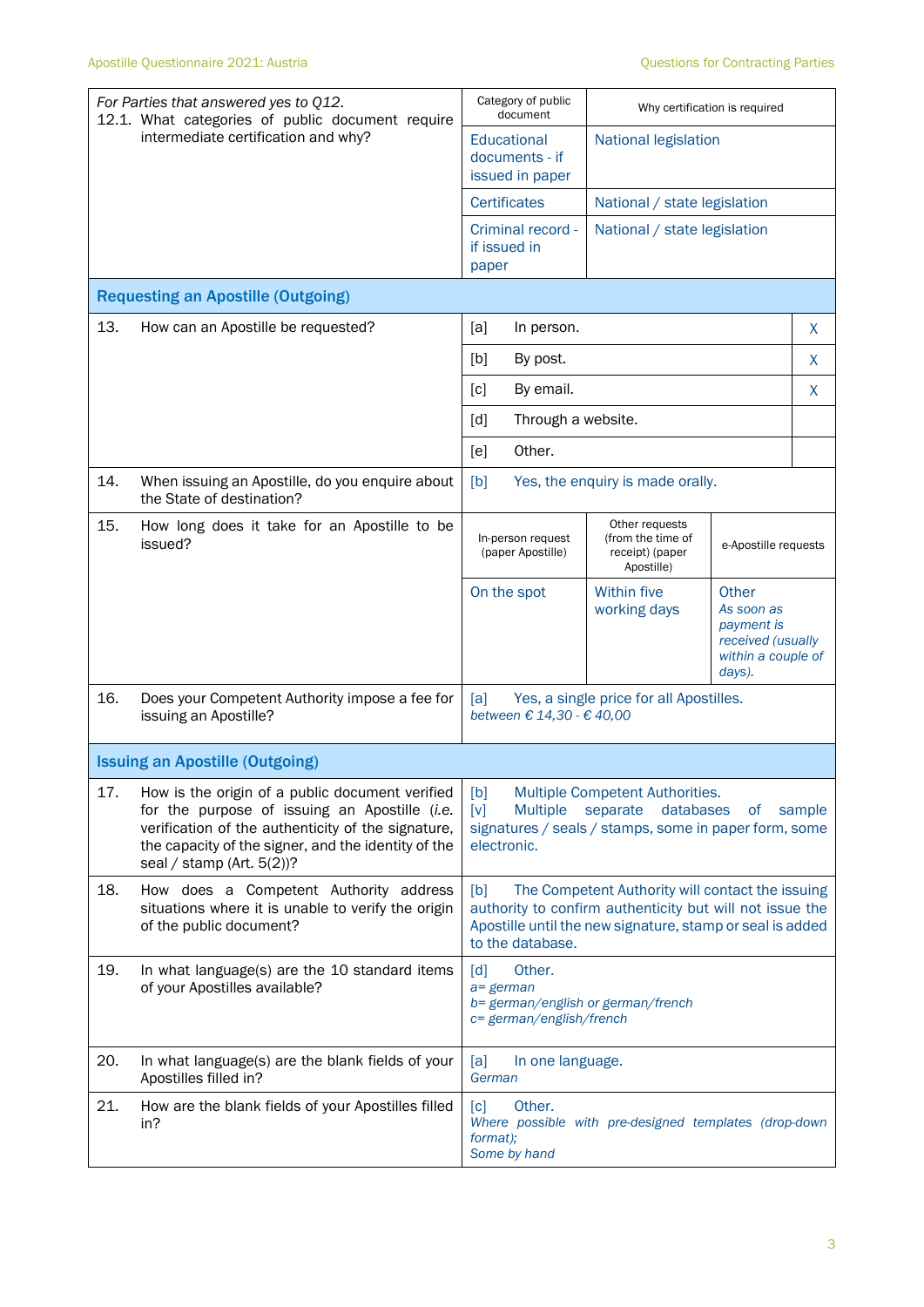$\overline{\phantom{a}}$ 

|     | <b>Apostille Registers</b>                                                                                                                                                                     |             |                                                                                                                                                                                                                                  |              |
|-----|------------------------------------------------------------------------------------------------------------------------------------------------------------------------------------------------|-------------|----------------------------------------------------------------------------------------------------------------------------------------------------------------------------------------------------------------------------------|--------------|
| 22. | How is your Apostille register, required by<br>Article 7, maintained?                                                                                                                          | [b]<br>[vi] | Multiple Competent Authorities.<br>Other.<br>A seperate register for each Competent Authority,<br>mostly in electronic form, but not accessible online.<br>E-Apostille = Electronic register, not publicly<br>accessible online. |              |
| 23. | What particulars are contained in your Apostille<br>register?                                                                                                                                  | [a]         | Number and date of the Apostille<br>(required).                                                                                                                                                                                  | $\mathsf{X}$ |
|     |                                                                                                                                                                                                | [b]         | Name and capacity of the person signing<br>the document and $/$ or the name of<br>authority whose seal or stamp is affixed<br>(required).                                                                                        | X            |
|     |                                                                                                                                                                                                | [c]         | Name and / or type of underlying<br>document.                                                                                                                                                                                    | X            |
|     |                                                                                                                                                                                                | [d]         | Description of the contents of underlying<br>document.                                                                                                                                                                           |              |
|     |                                                                                                                                                                                                | [e]         | Name of the applicant.                                                                                                                                                                                                           | X            |
|     |                                                                                                                                                                                                | [f]         | State of destination.                                                                                                                                                                                                            | X            |
|     |                                                                                                                                                                                                | [g]         | Copy of the Apostille.                                                                                                                                                                                                           |              |
|     |                                                                                                                                                                                                | [h]         | Copy of the underlying document.                                                                                                                                                                                                 |              |
|     |                                                                                                                                                                                                | $[1]$       | Other.<br>Copies of the Apostille and underlying documents<br>only, if application arrives by mail.                                                                                                                              | $\mathsf{X}$ |
| 24. | Is there a limit to how long records can be<br>retained on the Apostille register?                                                                                                             | [d]         | No.                                                                                                                                                                                                                              |              |
| 25. | If your register is not publicly accessible, how<br>frequently do your Competent Authorities<br>receive requests to verify an Apostille they have<br>issued in the register?                   | [c]         | Between 2 and 10 times per year.                                                                                                                                                                                                 |              |
|     | Technology & the e-APP                                                                                                                                                                         |             |                                                                                                                                                                                                                                  |              |
| 26. | Under your internal law, do you recognise<br>electronic / digital signatures as functionally<br>equivalent to handwritten signatures (i.e. can a<br>public document be signed electronically)? | [b]         | No.                                                                                                                                                                                                                              |              |
| 27. | Under your internal law, are public documents<br>executed, or able to be executed, in electronic<br>form (whether or not they are to be used abroad<br>under the Convention)?                  | [a]         | Yes.                                                                                                                                                                                                                             |              |
|     | For Parties that answered yes to Q27.<br>27.1. What categories of public documents are                                                                                                         | [a]         | All public documents.                                                                                                                                                                                                            | X            |
|     | executed, or able to be executed, in electronic<br>form (whether or not they are to be used abroad<br>under the Convention)?                                                                   | [b]         | Civil status documents (e.g. birth, death<br>and<br>certificates)<br>marriage<br>and<br>certificates of non-impediment.                                                                                                          | X            |
|     |                                                                                                                                                                                                | [c]         | Other<br>administrative<br>documents<br>(including decisions from administrative<br>tribunals or decision-making bodies).                                                                                                        |              |
|     |                                                                                                                                                                                                | [d]         | Extracts from commercial registers and<br>other registers.                                                                                                                                                                       | X            |
|     |                                                                                                                                                                                                | [e]         | Notarial authentications of signatures.                                                                                                                                                                                          |              |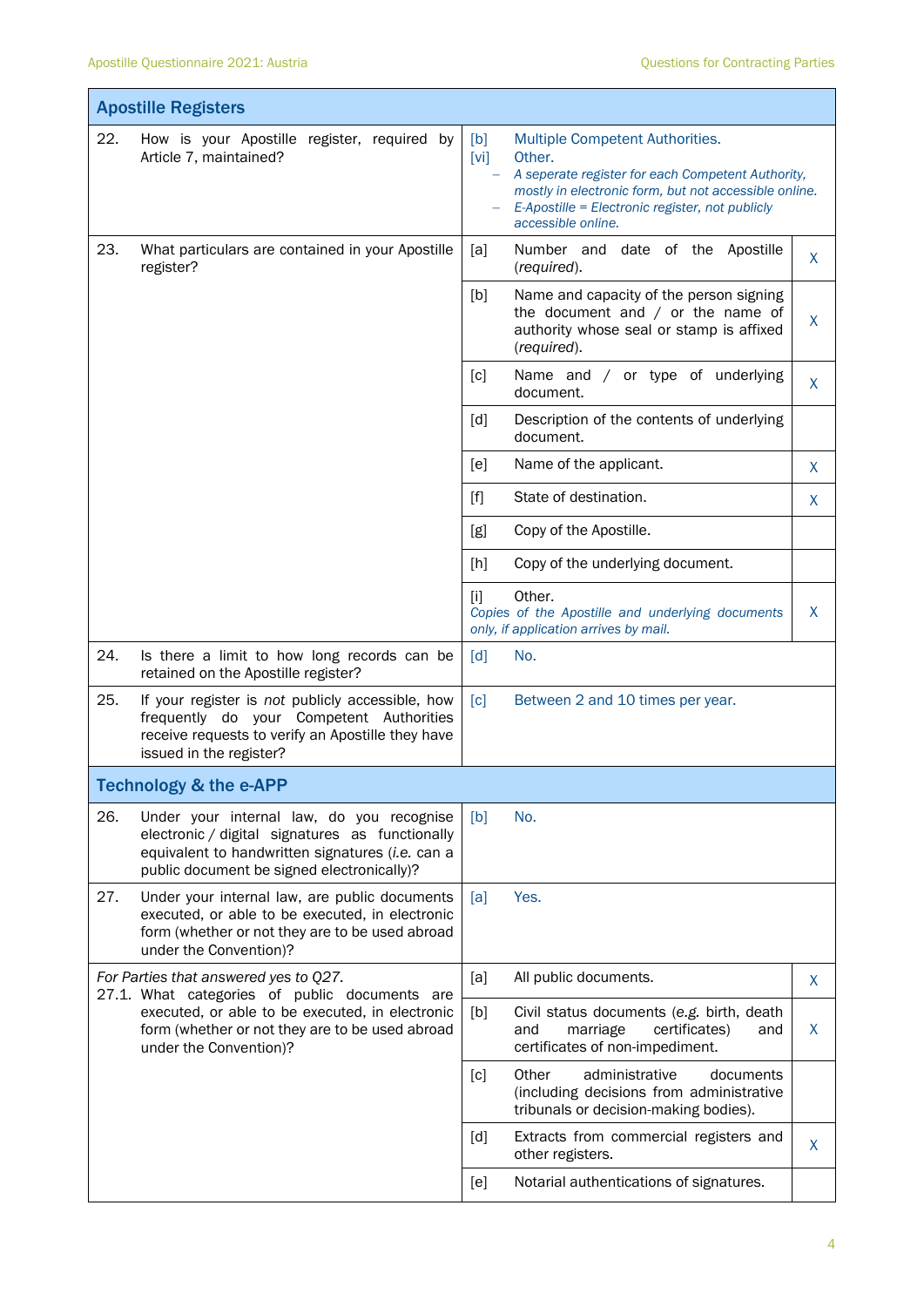|                                                                                                                                                                                                                             | $[f]$<br>Other notarial acts.                                                                                                                                                                                                                                                                                                                                                                                                                                    |  |  |
|-----------------------------------------------------------------------------------------------------------------------------------------------------------------------------------------------------------------------------|------------------------------------------------------------------------------------------------------------------------------------------------------------------------------------------------------------------------------------------------------------------------------------------------------------------------------------------------------------------------------------------------------------------------------------------------------------------|--|--|
|                                                                                                                                                                                                                             | education<br>Diplomas<br>other<br>[g]<br>and<br>X<br>documents.                                                                                                                                                                                                                                                                                                                                                                                                  |  |  |
|                                                                                                                                                                                                                             | [h]<br>Court documents, including judgments.                                                                                                                                                                                                                                                                                                                                                                                                                     |  |  |
|                                                                                                                                                                                                                             | Patents or other documents pertaining to<br>$[1]$<br>intellectual property rights.                                                                                                                                                                                                                                                                                                                                                                               |  |  |
|                                                                                                                                                                                                                             | [j]<br>Documents relating to adoptions.                                                                                                                                                                                                                                                                                                                                                                                                                          |  |  |
|                                                                                                                                                                                                                             | Translations.<br>[k]                                                                                                                                                                                                                                                                                                                                                                                                                                             |  |  |
|                                                                                                                                                                                                                             | Medical or health certificates.<br>$[1]$                                                                                                                                                                                                                                                                                                                                                                                                                         |  |  |
|                                                                                                                                                                                                                             | Criminal records.<br>[m]<br>X                                                                                                                                                                                                                                                                                                                                                                                                                                    |  |  |
|                                                                                                                                                                                                                             | [n]<br>Import or export licences.                                                                                                                                                                                                                                                                                                                                                                                                                                |  |  |
|                                                                                                                                                                                                                             | Certificates of origin.<br>[0]<br>X                                                                                                                                                                                                                                                                                                                                                                                                                              |  |  |
|                                                                                                                                                                                                                             | Certificates of conformity.<br>[p]                                                                                                                                                                                                                                                                                                                                                                                                                               |  |  |
|                                                                                                                                                                                                                             | Other.<br>$\lbrack q \rbrack$                                                                                                                                                                                                                                                                                                                                                                                                                                    |  |  |
| For Parties that answered yes to Q27.<br>27.2. Approximately what percentage of your public<br>documents are originally executed in electronic<br>form (whether or not they are to be used abroad<br>under the Convention)? | Unknown                                                                                                                                                                                                                                                                                                                                                                                                                                                          |  |  |
| 28.<br>Do you issue e-Apostilles?                                                                                                                                                                                           | [a]<br>Yes.                                                                                                                                                                                                                                                                                                                                                                                                                                                      |  |  |
| For Parties that answered yes to Q28.<br>28.3. Under your internal law, which of the following<br>do you consider public documents for the<br>purpose of issuing e-Apostilles?                                              | [a]<br>Electronic public documents.                                                                                                                                                                                                                                                                                                                                                                                                                              |  |  |
| For Parties that answered yes to Q28.<br>28.4. How is an e-Apostille signed (i.e. what technology<br>used to apply an electronic / digital<br>is<br>signature)?                                                             | A government-built certificate.<br>[a]                                                                                                                                                                                                                                                                                                                                                                                                                           |  |  |
| For Parties that answered yes to Q28.<br>28.5. How is an e-Apostille affixed to / associated with<br>the underlying public document to ensure it is<br>not tampered with?                                                   | Electronic signed version no print-out.<br>An e-Apostille can only be retrieved electronically<br>together with the underlying document. Since it the<br>e-Apostille is issued on an electronic document, signed<br>and sent electronically, it is not intended to be printed<br>out and attached to the document (no media break).<br>However, Austria issues on top of e-Apostilles on<br>electronic documents, paper apostilles on public paper<br>documents. |  |  |
| For Parties that answered yes to Q28.<br>28.6. Once issued, how is the e-Apostille transmitted<br>to the applicant?                                                                                                         | Other.<br>[e]<br>Via email regular or secured                                                                                                                                                                                                                                                                                                                                                                                                                    |  |  |
| 29.<br>Are your authorities<br>equipped to accept<br>incoming e-Apostilles?                                                                                                                                                 | [b]<br>Yes, but on certain conditions.<br>Depending on the ability to verification of the e-Apostille and<br>the underlying document.<br>As far as the file management is governed by the electronic<br>case management system of the State (ELAK), the<br>integration of e-Apostilles will not create problems. Some<br>regional authorities, however, may not be in a similar<br>position.                                                                     |  |  |
| 30.<br>Do you maintain an e-Register?                                                                                                                                                                                       | Yes.<br>[a]                                                                                                                                                                                                                                                                                                                                                                                                                                                      |  |  |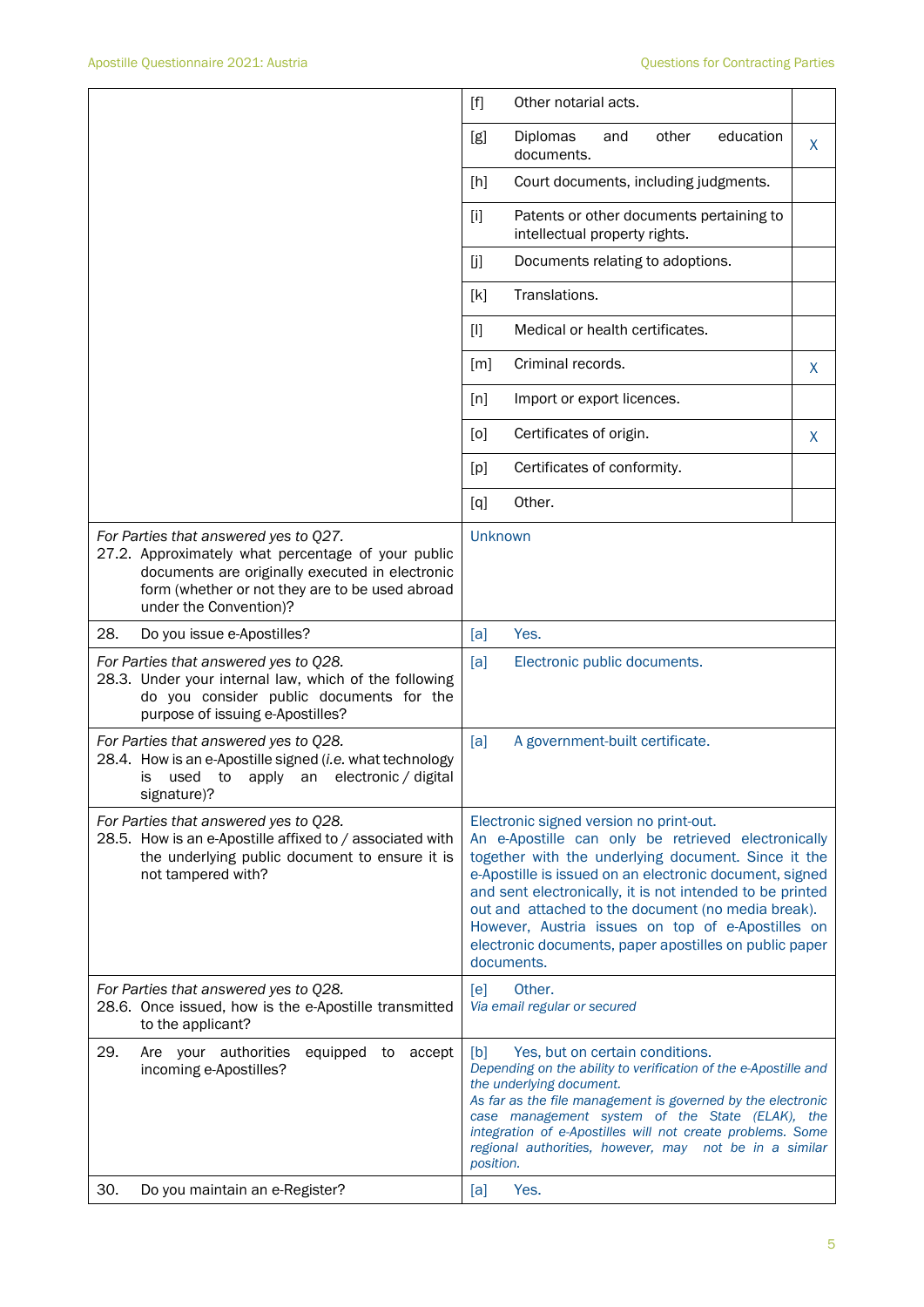|     | For Parties that answered no to Q30.<br>30.1. What challenges are you facing that may prevent<br>you from implementing the e-Register?                     | [a]               | Internal law limitations.                                                                           |   |
|-----|------------------------------------------------------------------------------------------------------------------------------------------------------------|-------------------|-----------------------------------------------------------------------------------------------------|---|
|     |                                                                                                                                                            | [b]               | Judicial or administrative structure.                                                               |   |
|     |                                                                                                                                                            | $\lceil c \rceil$ | Implementation challenges (e.g. lack of<br>resources, lack of infrastructure).                      |   |
|     |                                                                                                                                                            | $\lceil d \rceil$ | Cost.                                                                                               |   |
|     |                                                                                                                                                            | [e]               | System interoperability / compatibility.                                                            |   |
|     |                                                                                                                                                            | $[f]$             | Security concerns.                                                                                  |   |
|     |                                                                                                                                                            | [g]               | Other.                                                                                              |   |
|     | For Parties that answered yes to Q30.<br>30.2. What technology is used to maintain your<br>e-Register?                                                     | [a]               | A government-built platform.                                                                        |   |
| 31. | Have you been in contact with other Competent<br>Authorities that operate an e-APP component<br>and exchanged information and / or relevant<br>experience? | [a]               | Yes.<br>Exchanged experience with a number of countries.                                            |   |
|     | <b>Issues with Apostilles</b>                                                                                                                              |                   |                                                                                                     |   |
| 32. | Has an Apostille <i>issued</i> by your Competent<br>Authority ever been refused by the authorities of<br>another Contracting Party on the following        | [a]               | Form requirements (e.g. square-shaped,<br>sides of at least nine centimetres, border,<br>ink, etc). |   |
|     | grounds:                                                                                                                                                   | [b]               | The manner in which the Apostille was<br>affixed / attached<br>the<br>underlying<br>to<br>document. |   |
|     |                                                                                                                                                            | [c]               | The Apostille was not signed.                                                                       |   |
|     |                                                                                                                                                            | [d]               | οf<br>standard<br>the<br>One<br>or<br>more<br>informational items were not filled in.               |   |
|     |                                                                                                                                                            | [ <sub>e</sub> ]  | The Apostille was in electronic form (an<br>e-Apostille).                                           |   |
|     |                                                                                                                                                            | $[f]$             | The underlying public document was in<br>electronic form.                                           |   |
|     |                                                                                                                                                            | [g]               | The underlying public document had<br>expired / was not issued within a certain<br>timeframe.       |   |
|     |                                                                                                                                                            | [h]               | The underlying document was not a<br>public document under the law of the<br>destination.           |   |
|     |                                                                                                                                                            | $[1]$             | Other.                                                                                              |   |
|     |                                                                                                                                                            | [j]               | Unknown.                                                                                            |   |
|     |                                                                                                                                                            | [k]               | No / Not applicable.                                                                                | X |
| 33. | Has your Competent Authority ever been<br>requested by external Competent Authorities to<br>certify or confirm your procedure for issuing<br>Apostilles?   | [b]               | No.                                                                                                 |   |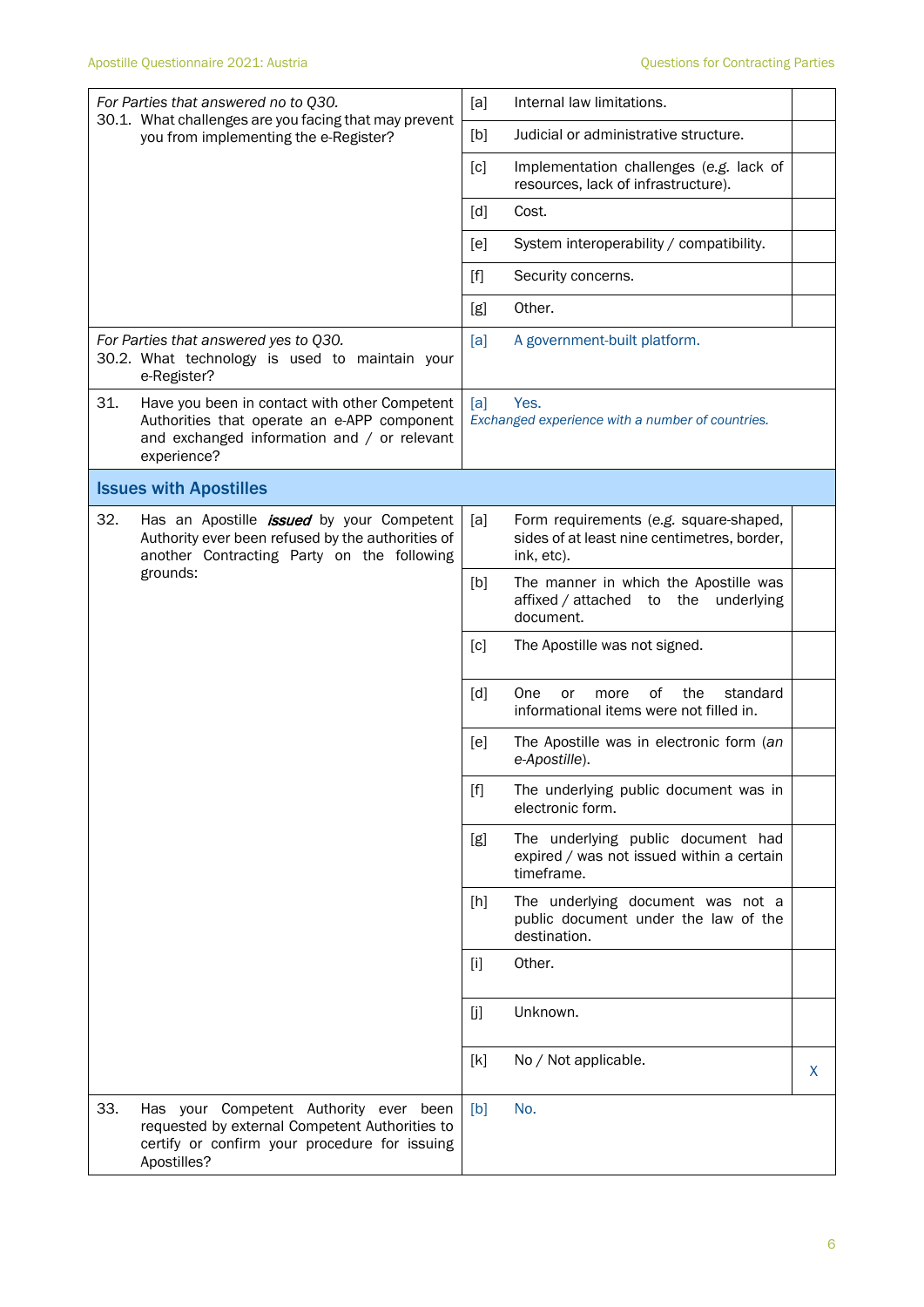| 34. | Has an Apostille <i>received</i> by your authorities<br>ever been refused on the following grounds:                                                                                                                                                                                                                                         | [a]   | The issuing State was not a Contracting<br>Party to the Apostille Convention.                                                                                                                                                                       |    |
|-----|---------------------------------------------------------------------------------------------------------------------------------------------------------------------------------------------------------------------------------------------------------------------------------------------------------------------------------------------|-------|-----------------------------------------------------------------------------------------------------------------------------------------------------------------------------------------------------------------------------------------------------|----|
|     |                                                                                                                                                                                                                                                                                                                                             | [b]   | Form requirements (e.g. square-shaped,<br>sides of at least nine centimetres, border,<br>ink, etc).                                                                                                                                                 | X  |
|     |                                                                                                                                                                                                                                                                                                                                             | [c]   | The manner in which the Apostille was<br>affixed / attached to the underlying<br>document.<br>Apostilles were placed or affixed over text in a way<br>contents of the public document was not visible any<br>more (university/school diploma f.i.). | X. |
|     |                                                                                                                                                                                                                                                                                                                                             | [d]   | The Apostille was not signed.                                                                                                                                                                                                                       |    |
|     |                                                                                                                                                                                                                                                                                                                                             | [e]   | of<br>One<br>the<br>standard<br>or<br>more<br>informational items were not filled in.<br>Not refused but request to issuing authority.                                                                                                              | X  |
|     |                                                                                                                                                                                                                                                                                                                                             | $[f]$ | The Apostille was in electronic form (an<br>e-Apostille).                                                                                                                                                                                           |    |
|     |                                                                                                                                                                                                                                                                                                                                             | [g]   | The underlying public document was in<br>electronic form.                                                                                                                                                                                           |    |
|     |                                                                                                                                                                                                                                                                                                                                             | [h]   | The underlying public document had<br>expired / was not issued within a certain<br>timeframe.                                                                                                                                                       |    |
|     |                                                                                                                                                                                                                                                                                                                                             | $[1]$ | The underlying document was not a<br>public document under the law of the<br>destination.                                                                                                                                                           |    |
|     |                                                                                                                                                                                                                                                                                                                                             | [j]   | Other.                                                                                                                                                                                                                                              |    |
|     |                                                                                                                                                                                                                                                                                                                                             | [k]   | Unknown.                                                                                                                                                                                                                                            |    |
|     |                                                                                                                                                                                                                                                                                                                                             | $[1]$ | No / Not applicable.                                                                                                                                                                                                                                |    |
|     | <b>Miscellaneous</b>                                                                                                                                                                                                                                                                                                                        |       |                                                                                                                                                                                                                                                     |    |
| 35. | Would you be interested in attending the 2021<br>meeting of the Special Commission on the<br>practical operation of the Apostille Convention?                                                                                                                                                                                               | [b]   | Yes, via videoconference.                                                                                                                                                                                                                           |    |
| 36. | Have<br>encountered<br>persistent<br>you<br>any<br>difficulties.<br>issues, or challenges<br>in<br>the<br>operation of the Apostille Convention that you<br>would like discussed at the 2021 Special<br>Commission?<br>If yes, would you like your answer to this question to be<br>published without reference to your authority or State? | [b]   | No.                                                                                                                                                                                                                                                 |    |
| 37. | Do you have any suggestions that could assist in<br>the promotion, implementation, or operation of<br>the Apostille Convention?<br>If yes, would you like your answer to this question to be<br>published without reference to your authority or State?                                                                                     | [b]   | No.                                                                                                                                                                                                                                                 |    |
| 38. | Would you be interested in attending the 12 <sup>th</sup><br>International Forum on the e-APP (to be held in<br>conjunction with the meeting of the Special<br>Commission)?                                                                                                                                                                 | [b]   | Yes, via videoconference.                                                                                                                                                                                                                           |    |